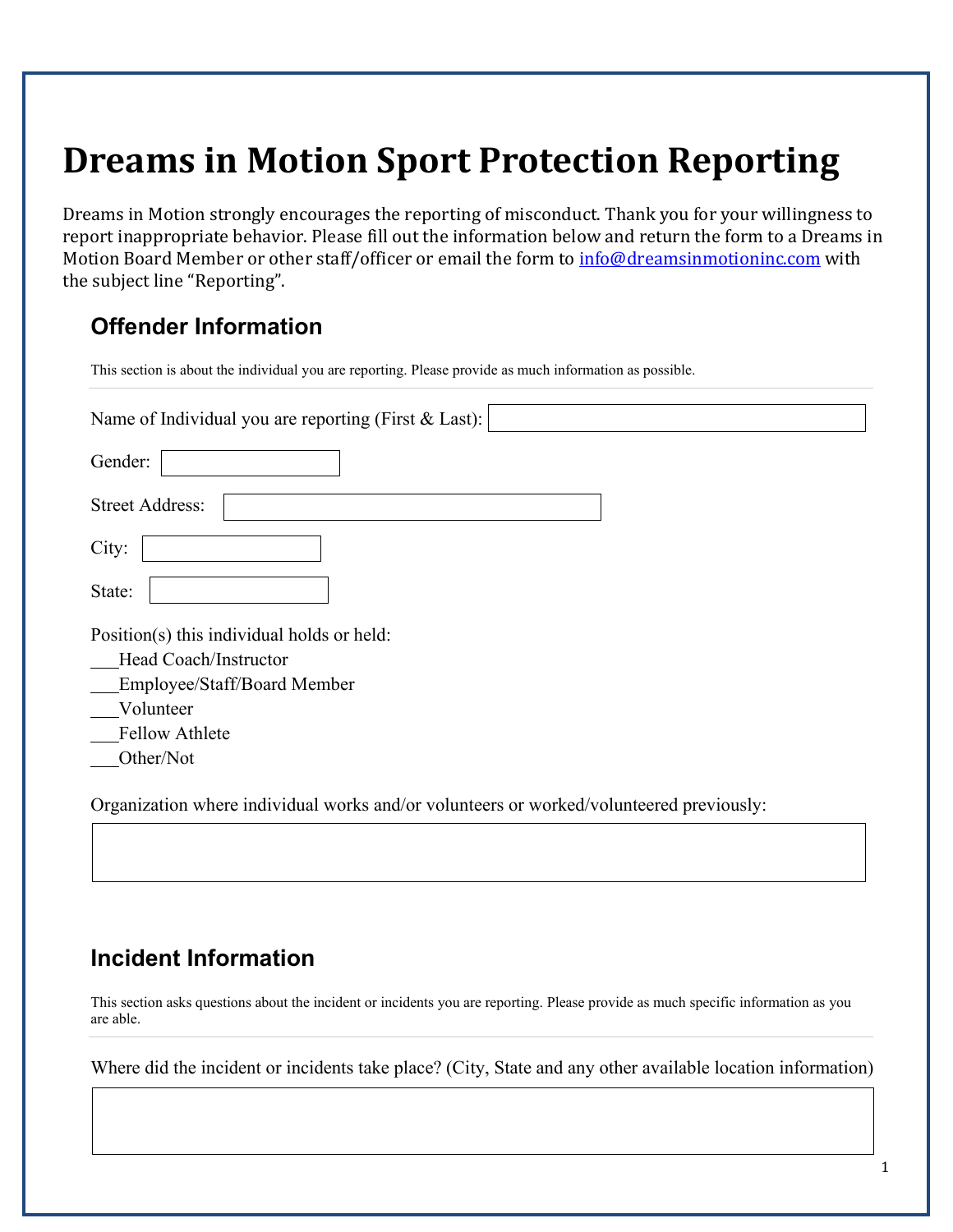Please Describe what happened: (Including... Who, What, When, and Where)

#### **Victim Information**

This section is for information about the victim or victims. If you are the victim and wish to remain anonymous, you may do so. In that case, please enter only your age, city, state, and chapter affiliation.

| Name:                                                                                                                          |
|--------------------------------------------------------------------------------------------------------------------------------|
| Age (or approximate age): $ $                                                                                                  |
| Chapter/Organizational Affiliation (if any):                                                                                   |
| Contact phone number (Note, if this person is under 18, please provide contact information for his/her<br>parent or guardian): |
| Contact Email address (if this individual is under 18, please provide contact information for parent or<br>guardian):          |
| Gender:                                                                                                                        |

#### **Reporter's Information**

You may remain anonymous if you wish. However, providing your information is vastly helpful to a swift and effective investigation. A person reporting alleged misconduct should not fear any retribution and/or consequence when filing a report he or she believes to be true.

| Name:         |  |  |
|---------------|--|--|
| Phone Number: |  |  |